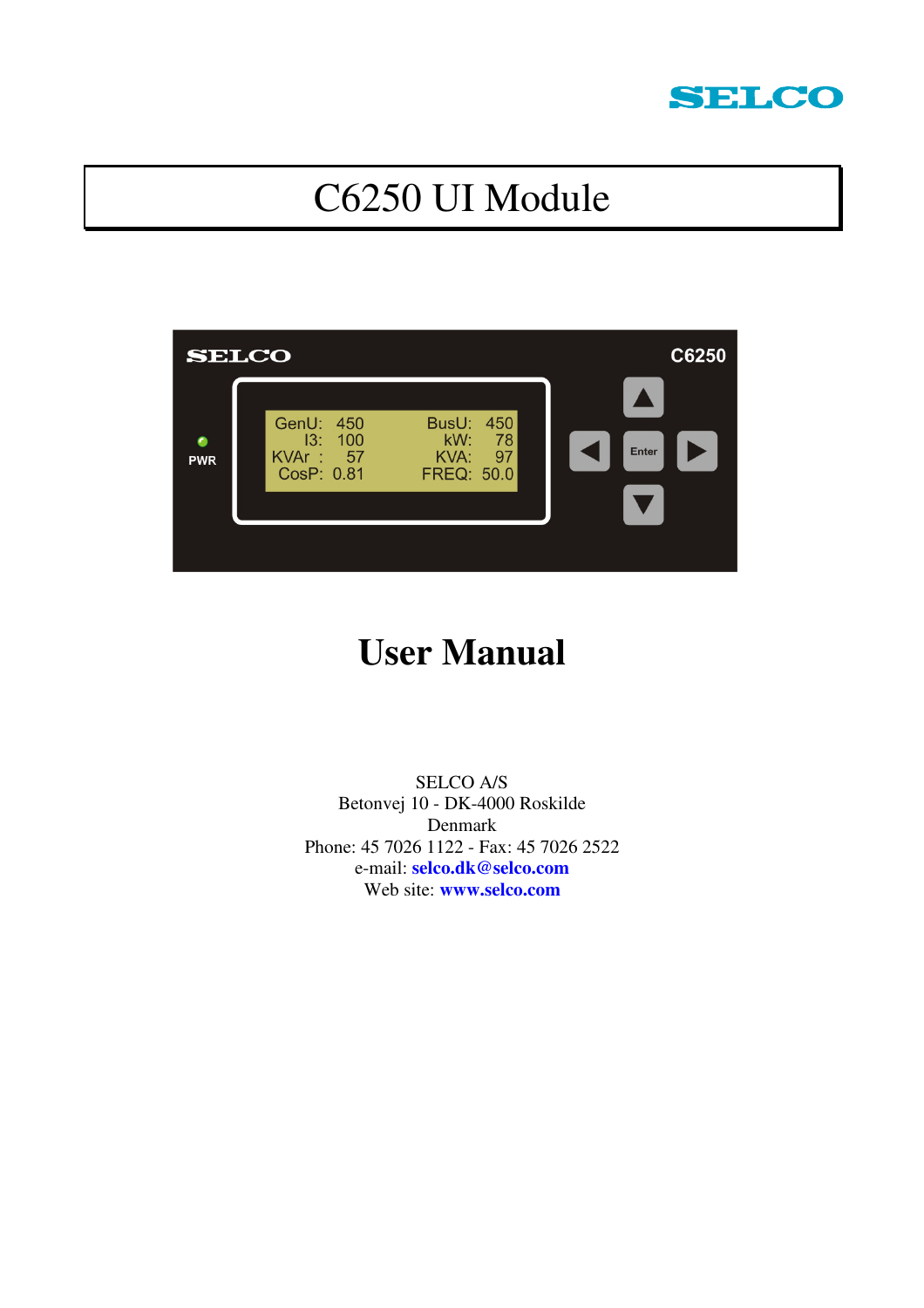## **Table of Contents**

| $\mathbf{1}$    |                                |  |  |  |
|-----------------|--------------------------------|--|--|--|
| $\overline{2}$  |                                |  |  |  |
|                 | 2.1                            |  |  |  |
|                 | 2.2                            |  |  |  |
|                 | 2.2.1<br>2.2.2<br>2.2.3<br>2.3 |  |  |  |
| 3               |                                |  |  |  |
|                 | 3.1                            |  |  |  |
|                 | 3.2                            |  |  |  |
|                 | 3.3                            |  |  |  |
| $\overline{4}$  |                                |  |  |  |
|                 | 4.1                            |  |  |  |
|                 | 4.2                            |  |  |  |
|                 | 4.3                            |  |  |  |
|                 | 4.4                            |  |  |  |
|                 | 4.5                            |  |  |  |
|                 | 4.6                            |  |  |  |
|                 | 4.7                            |  |  |  |
|                 | 4.8                            |  |  |  |
|                 | 4.9                            |  |  |  |
|                 | 4.10                           |  |  |  |
| $5\overline{)}$ |                                |  |  |  |
|                 | 5.1                            |  |  |  |
|                 | 5.2                            |  |  |  |
| 6               |                                |  |  |  |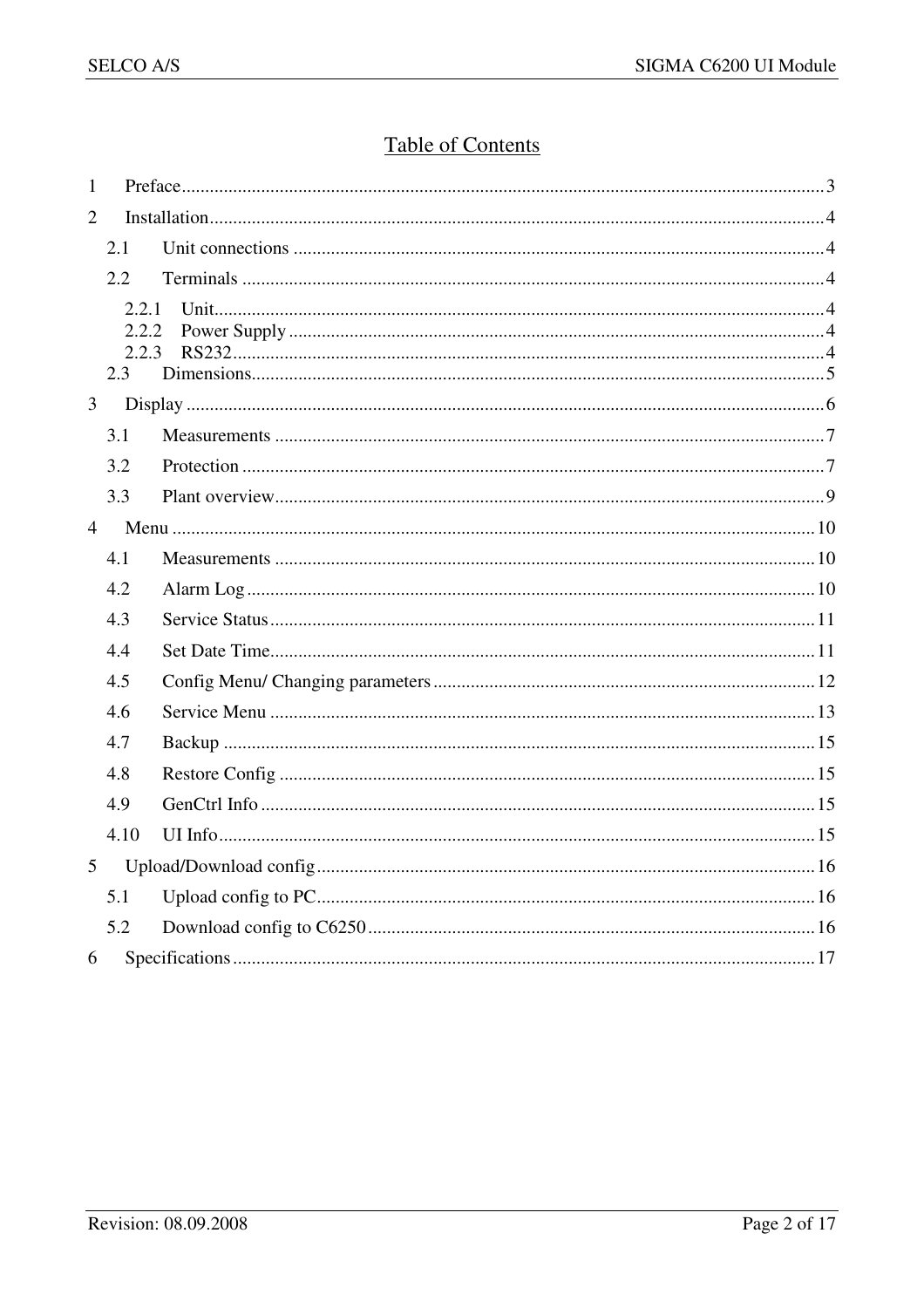# **1 Preface**

The SELCO C6250 UI module is a display and configuration tool for the SELCO C6200 Gencontroller module. The UI module will access the configuration parameter stored in the module and present the parameter to the operator in a user-friendly and easy accessible menu structure. The UI module functions as a digital multi-meter, providing information about voltages, currents, load levels, power factor etc.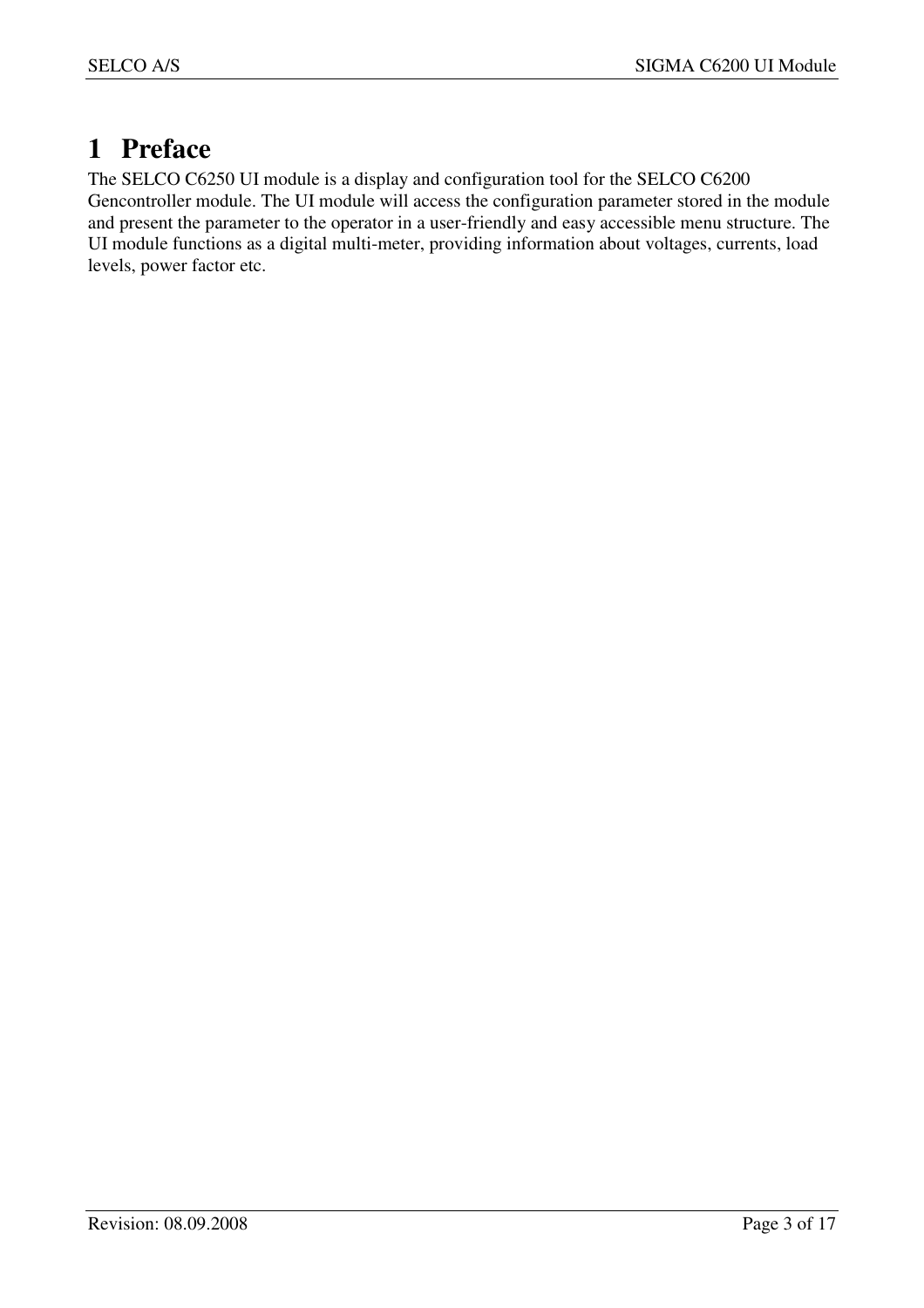# **2 Installation**

The C6200 is designed for flush mounting. Outside dimensions are H x W x  $D = 72$  x 168 x 29mm. A cut out with dimensions H x W =  $68 \times 164$ mm must be made in order to install the unit in the switchboard cabinet. An installation depth of between 100 and 115mm is recommended. The C6200 is secured to the switch board plate through the use of the 4 mounting/fixing brackets included in the package.

Install the C6200 as described below.

- Find a location in the switch board cabinet with enough installation depth to house the C6250 unit. Make sure that the selected location is also satisfactory from the operator's point of view.
- Make a cut out with the dimensions H x  $W = 68$  x 164 mm in the cabinet plate.
- Make sure the rubber gasket is in place behind the unit front plate. This gasket is necessary to ensure compliance with the IP54 requirements.
- Insert the unit into the cut out.
- Place the 4 mounting/fixing brackets in the small rectangular cut outs located at the top and bottom plates of the unit.
- Tighten the 4 mounting/fixing brackets with a screwdriver until the unit is firmly seated.

#### **2.1 Unit connections**

A serial cable (straight through cable) must be used for the communication connection between the C6200 and C6250. Max cable length is 30meters between C6200 and C6250.

#### **2.2 Terminals**

#### **2.2.1 Unit**

The UNIT connection is used for communication between the C6200 and C6250.

#### **2.2.2 Power Supply**

The power supply works on a nominal voltage of +24 VDC. When used with C6200 Gencontroller, the supply of C6250 is taken through the DB9 cable from C6200. Alternatively the power supply terminals can be used e.g. when the C6250 is connected to a PC

#### **2.2.3 RS232**

The RS232 connection is used to connect the C6250 with a laptop or PC when updating the unit's firmware or when uploading/downloading a configuration file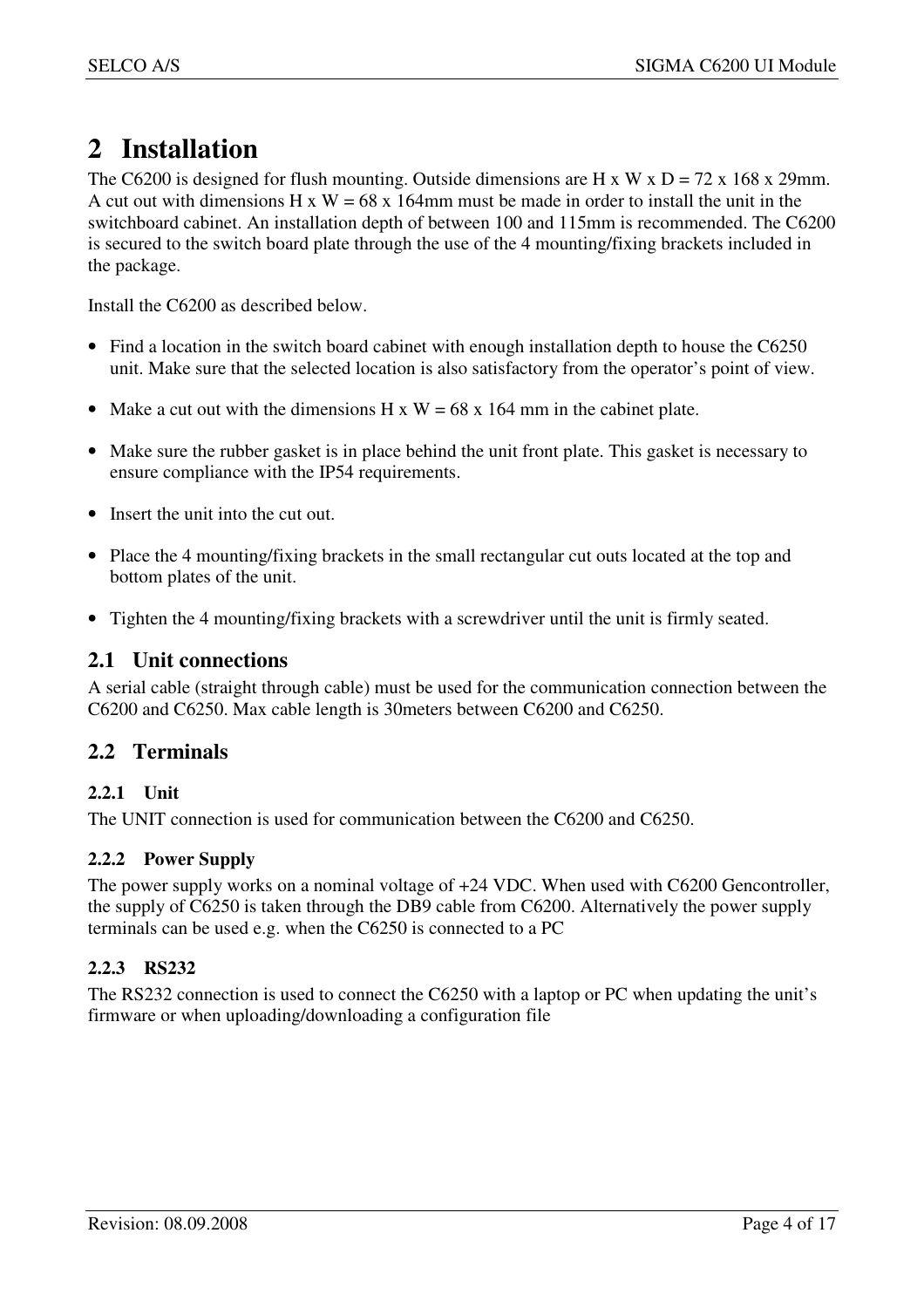## **2.3 Dimensions**



**Cut out 68 x 164mm**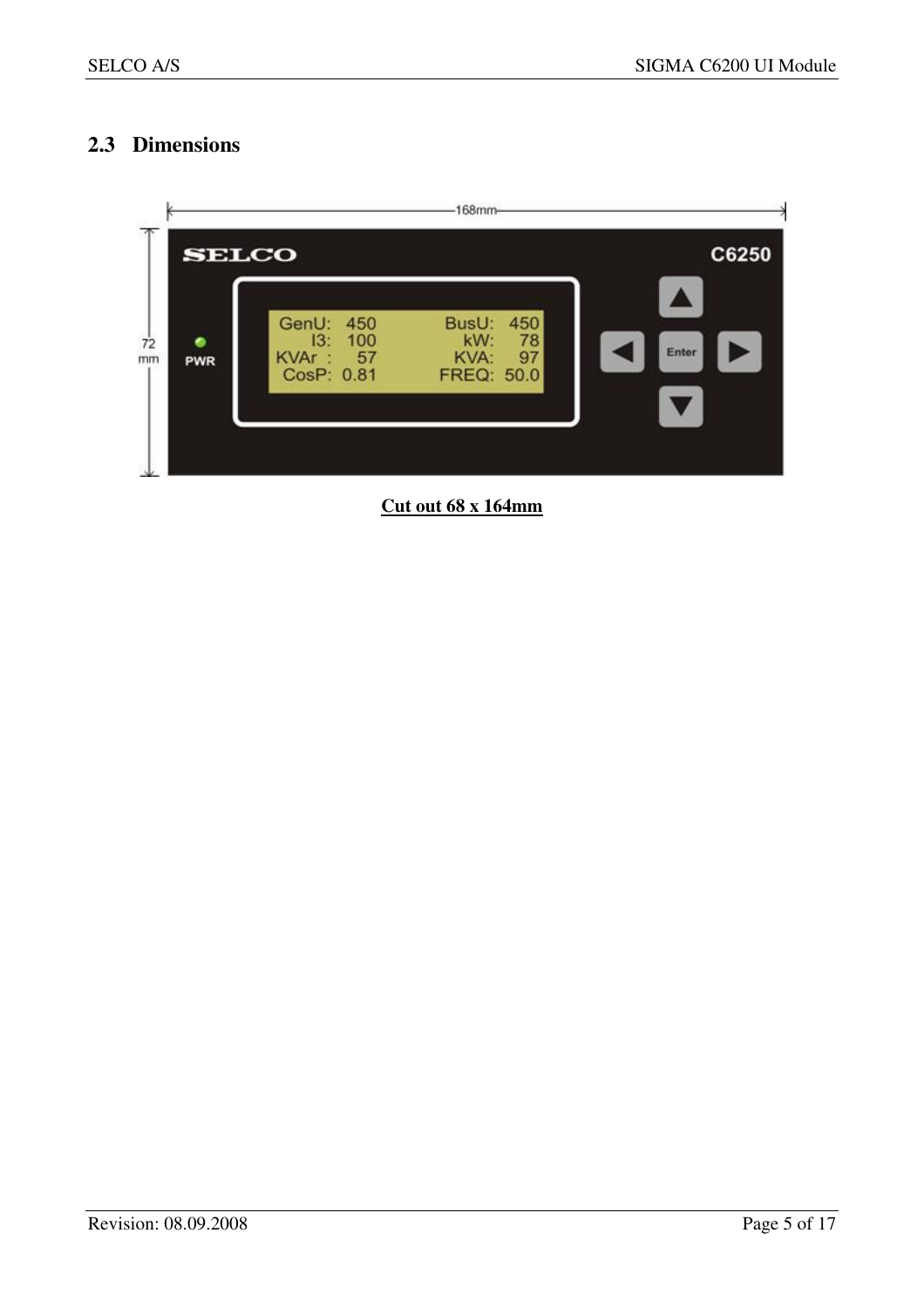# **3 Display**

After power up of the C6250 module the C6250 will show the following display:.



With the left < and right ► arrow buttons further displays can be chosen.

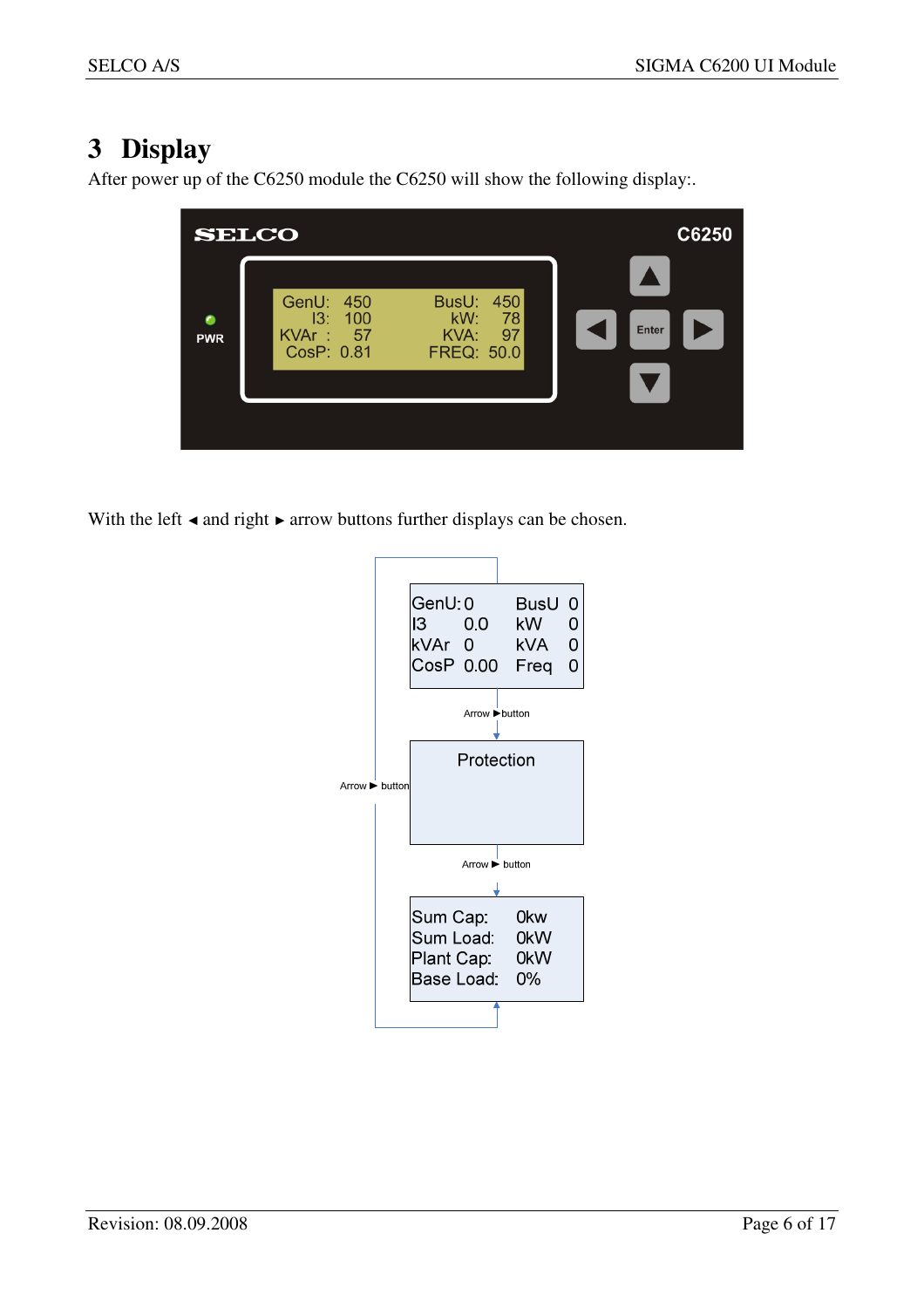#### **3.1 Measurements**

After power up of the C6250 module, measurement display will be active. It shows following parameters:

| GenU: 0     |          | BusU 0 |  |
|-------------|----------|--------|--|
| 13.         | 0.0      | kW     |  |
| kVAr        | $\Omega$ | kVA    |  |
| <b>CosP</b> | 0.00     | Frea   |  |
|             |          |        |  |

| Message          | Description                         |  |
|------------------|-------------------------------------|--|
| GenU             | Generator phase – phase voltage     |  |
| I <sub>3</sub>   | Current flowing through phase three |  |
| k <sub>Var</sub> | Reactive power indicated as kVAr    |  |
| CosP             | Power factor                        |  |
| <b>BusU</b>      | Bus bar phase - neutral voltage     |  |
| kW               | Total active power indicated as kW. |  |
| kVA              | Volt-ampere is indicated as kVA     |  |
| Freq             | Frequency                           |  |

#### **3.2 Protection**

The protection display is used to indication of protection messages from the generator. Listed protection messages can be reset (and cleared) by pressing the "Enter" button.

| Protection |  |
|------------|--|
|            |  |
|            |  |

Following indications can be shown on this display:

| Message         | Description                                                                                                                                    |
|-----------------|------------------------------------------------------------------------------------------------------------------------------------------------|
| Freq ctrl fault | In case the C6200 does not succeed to adjust the frequency to the<br>nominal level within 10s from generator start, this alarm will be issued. |
| Sync fault      | This alarm will be issued in case C6200 has synchronized the generator<br>and given a C/B close command but the breaker did not close.         |
| Sync timeout    | Synchronization could not be completed within Sync timeout delay (see<br>RS232 configuration WRITE AUTOSYNC SYNCTIME).                         |
| Rampup timeout  | Ramp up could not be completed within ramp up time (see RS232)<br>configuration WRITE ACTLS RAMPTIME) + 10 seconds.                            |
| Unload timeout  | Unload could not be completed within ramp down time (see RS232)<br>configuration WRITE ACTLS RAMPTIME) + 10 seconds.                           |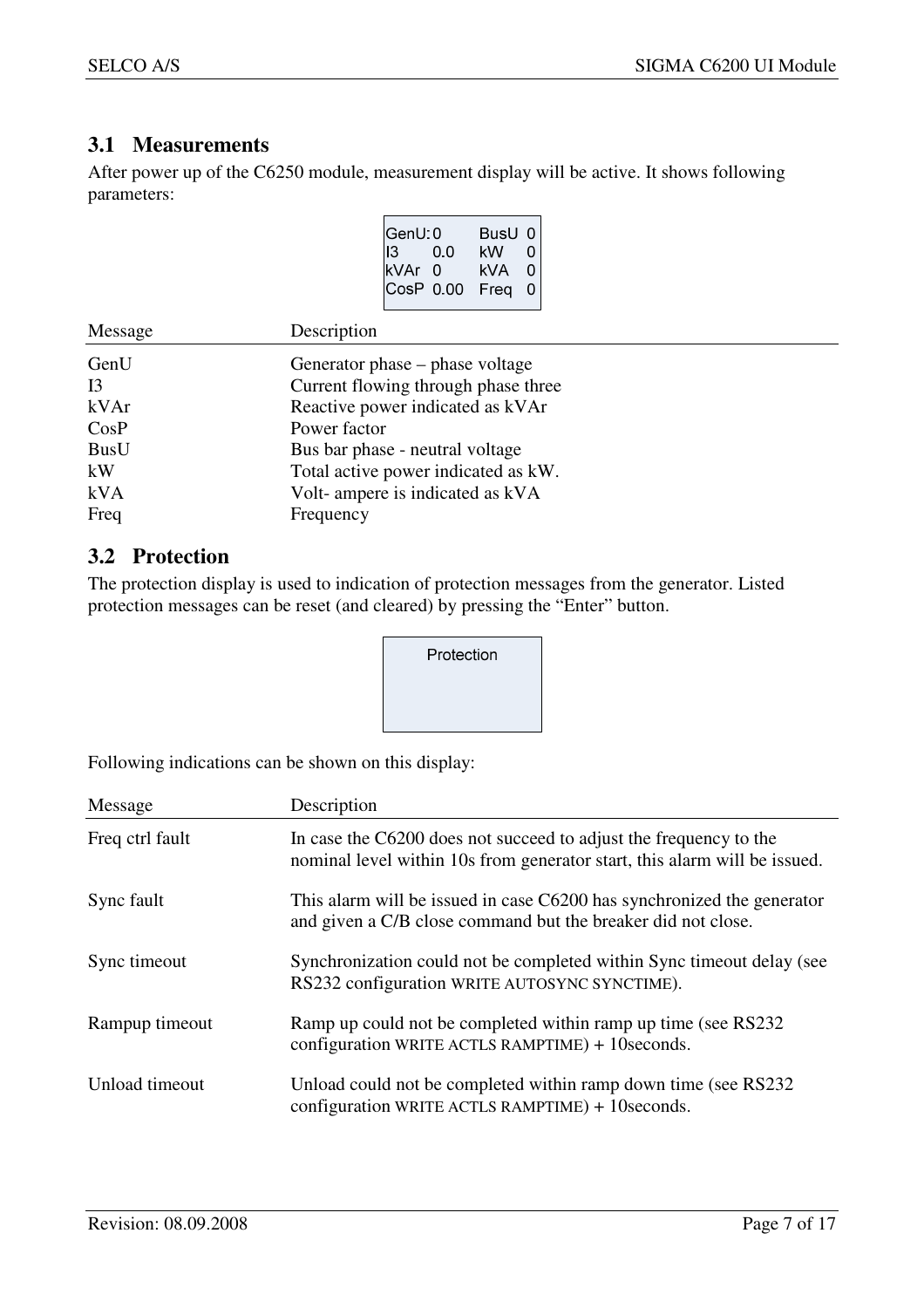| Unload trip fault        | C6200 has unloaded the generator and given a C/B trip command but the<br>C/B did not open.                                                                                                                                |  |
|--------------------------|---------------------------------------------------------------------------------------------------------------------------------------------------------------------------------------------------------------------------|--|
| Message                  | Description                                                                                                                                                                                                               |  |
| CB open and Load         | C6200 does not receive any feedback from the C/B that C/B is closed<br>but a current is detected through the CT inputs.                                                                                                   |  |
| Gen idle CB closed       | C/B closed feedback active while generator not running.                                                                                                                                                                   |  |
| Volt ctrl fault          | In case the C6200 does not succeed to adjust the voltage to the nominal<br>level within 10s from generator start, this alarm will be issued.                                                                              |  |
| Rea rampup timeout       | Ramp up of the reactive load could not be completed within reactive<br>load ramp up time (see RS232 configuration WRITE REACTLS<br>RAMPTIME) + 10seconds.                                                                 |  |
| Prot trip timeout        | C6200 has issued a protection trip but the breaker did not open.                                                                                                                                                          |  |
| Gen start fault          | C6200 has issued a generator start command but the engine did not start<br>within engine start time out (15s).                                                                                                            |  |
| Gen stop fault           | C6200 has issued a generator stop command but the engine did not stop<br>within engine stop time out (15s after stop signal has been issued).                                                                             |  |
| <b>Fail Measure Head</b> | Internal fault in C6200 module. Contact SELCO.                                                                                                                                                                            |  |
| <b>Reverse Power</b>     | C6200 has tripped the generator because of reverse power.                                                                                                                                                                 |  |
| <b>Excitation Loss</b>   | C6200 has tripped the generator because of loss of excitation.                                                                                                                                                            |  |
| Freq Deviation           | C6200 has tripped the generator because of frequency deviation<br>(ROCOF/ df/dt) trip.                                                                                                                                    |  |
| Vector Shift             | C6200 has tripped the generator because of vector shift.                                                                                                                                                                  |  |
| Over Volt                | C6200 has tripped the generator because of over voltage.                                                                                                                                                                  |  |
| Under Volt               | C6200 has tripped the generator because of under voltage.                                                                                                                                                                 |  |
| Over Freq                | C6200 has tripped the generator because of over frequency.                                                                                                                                                                |  |
| <b>Under Freq</b>        | C6200 has tripped the generator because of under voltage.                                                                                                                                                                 |  |
| <b>External Trip</b>     | External trip signal on C6200 digital input (see RS232 configuration<br>WRITE IOFUNC EXTTRIP).                                                                                                                            |  |
| Service Warning          | The C6200 includes a service counter. When activated this service hour<br>counter will compare the running hours of the generator set (condition<br>for this is that the C/B must be closed) with the pre defined Service |  |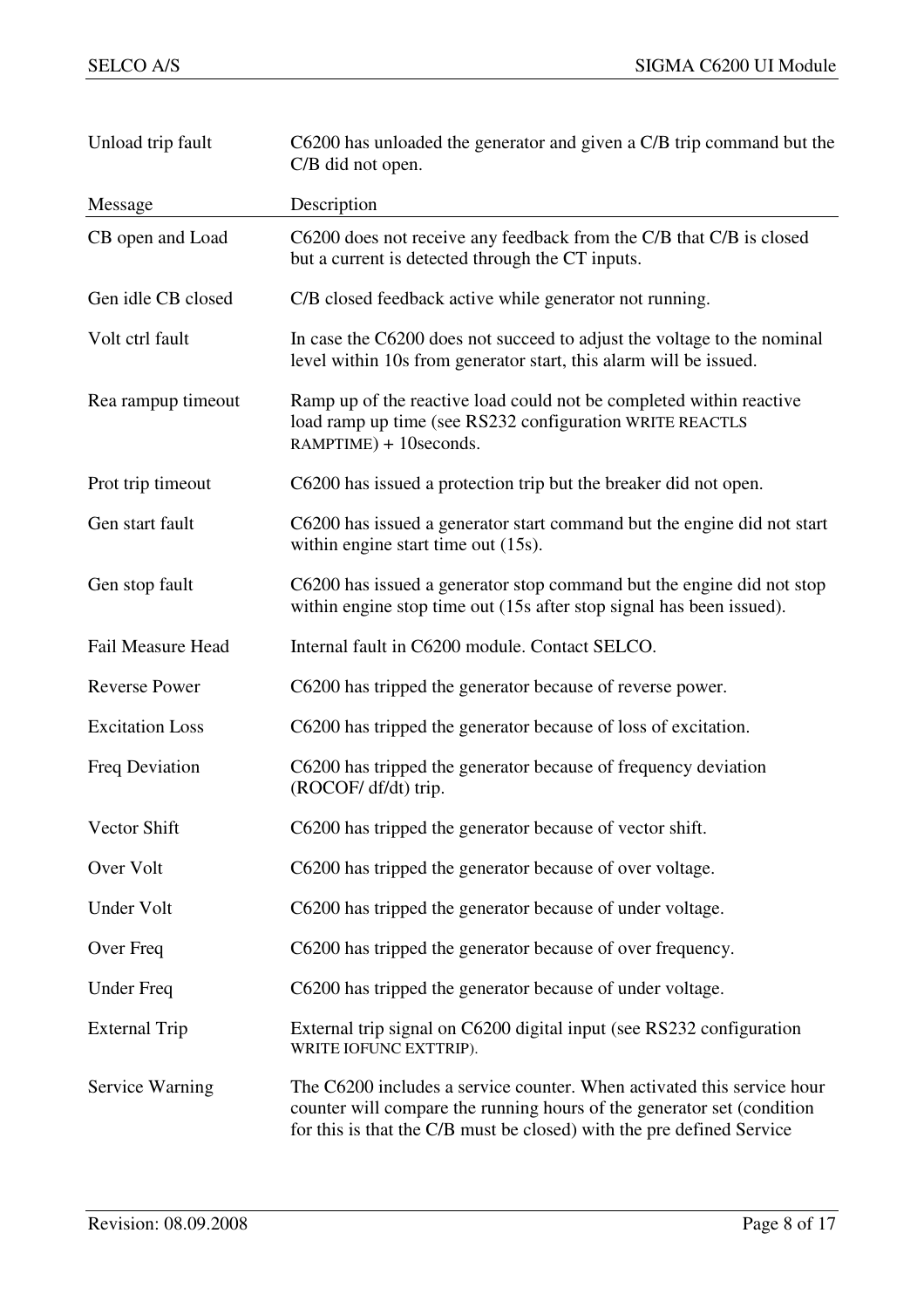Interval. As soon as the running hours reach the amount of running hours specified in the service interval, the Service Warning will activate.

#### **3.3 Plant overview**

The plant overview is used display actual generator load, reserve capacity, total plant capacity and base load of all running generators.

| 0kW<br>0kW<br>0kW |
|-------------------|
| 0%                |
|                   |

Following indications can be shown on this display:

| Message   | Description                                                                                       |
|-----------|---------------------------------------------------------------------------------------------------|
| Sum Cap   | Sum Cap. Indicates how many kW of reserve capacity is available from                              |
|           | the generator                                                                                     |
| Sum Load  | Sum Load. Indicates the utilization of the generator                                              |
| Plant Cap | Plant Cap. Indicates the total power currently available to the installation<br>by the generators |
| Base Load | Base Load indicates the total load of the running generators                                      |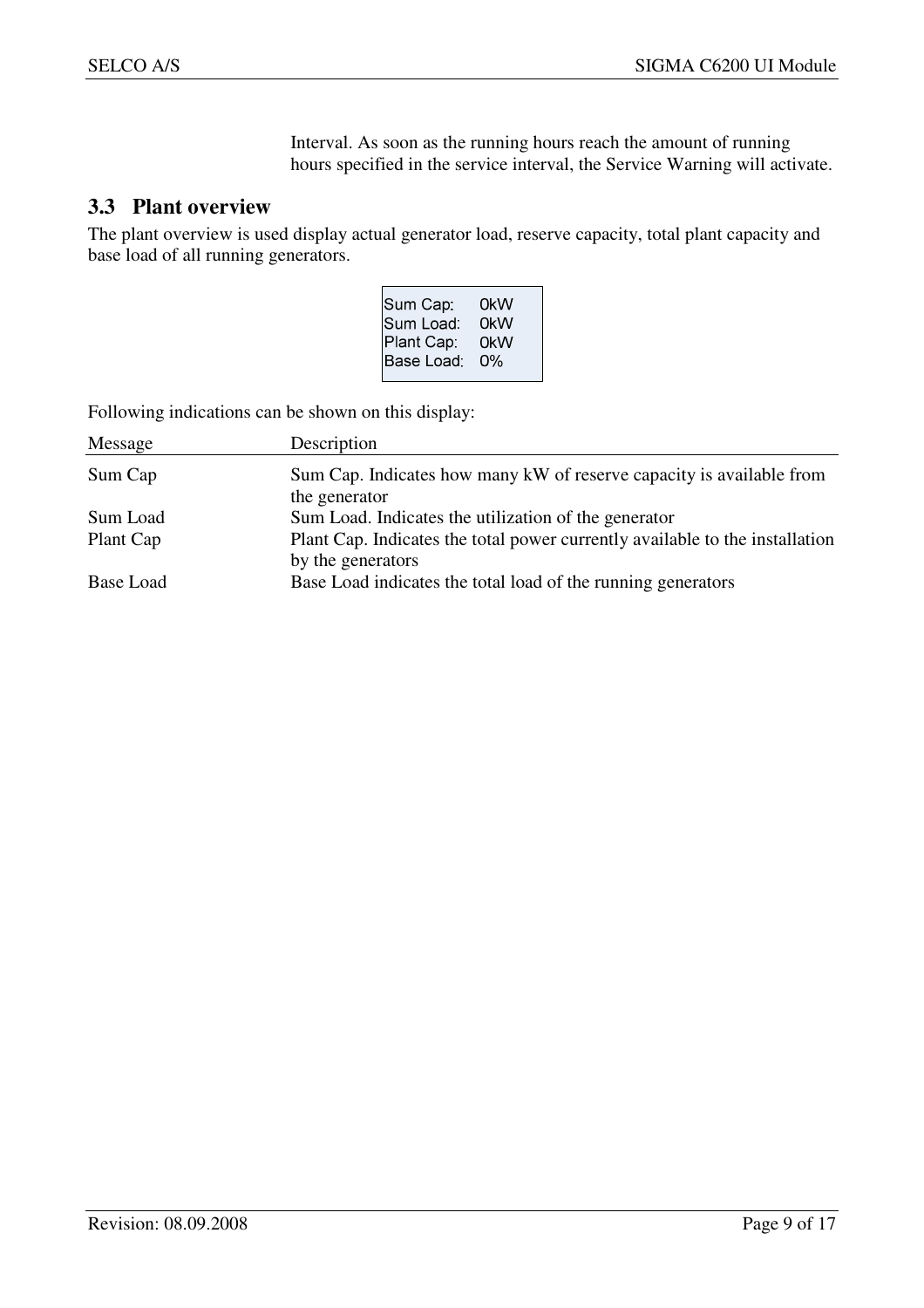# **4 Menu**

To access the menu press Enter.

From the main menu screen the operator has access to all functions of the C6200. The functions are arranged in groups and displayed as follows:

| C6250                 |
|-----------------------|
| Measurments           |
| Alarm Log             |
| <b>Service Status</b> |
| Set DateTime          |
| Config Menu           |
| Service Menu          |
| Restore Config        |
| Backup Config         |
| GenCtrl. Info         |
| UI Info               |

#### **4.1 Measurements**

The measurement screen displays the current condition of the connected generator set with all measurements and alarms. The measurement display is identical with the start up display (see 3.1)

## **4.2 Alarm Log**

The C6200 saves the last 20 alarms. It displays one alarm at a time. Each alarm is displayed as follows:

| Log<br>#1<br>Date Time<br><b>Text</b> |  |
|---------------------------------------|--|
|---------------------------------------|--|

- #1 This means that this is the latest alarm
- Date Date when the alarm appeared
- Time Time when the alarm appeared
- Text Alarm text. This text is identical with the text displayed in the protection display (see 3.2 Protection).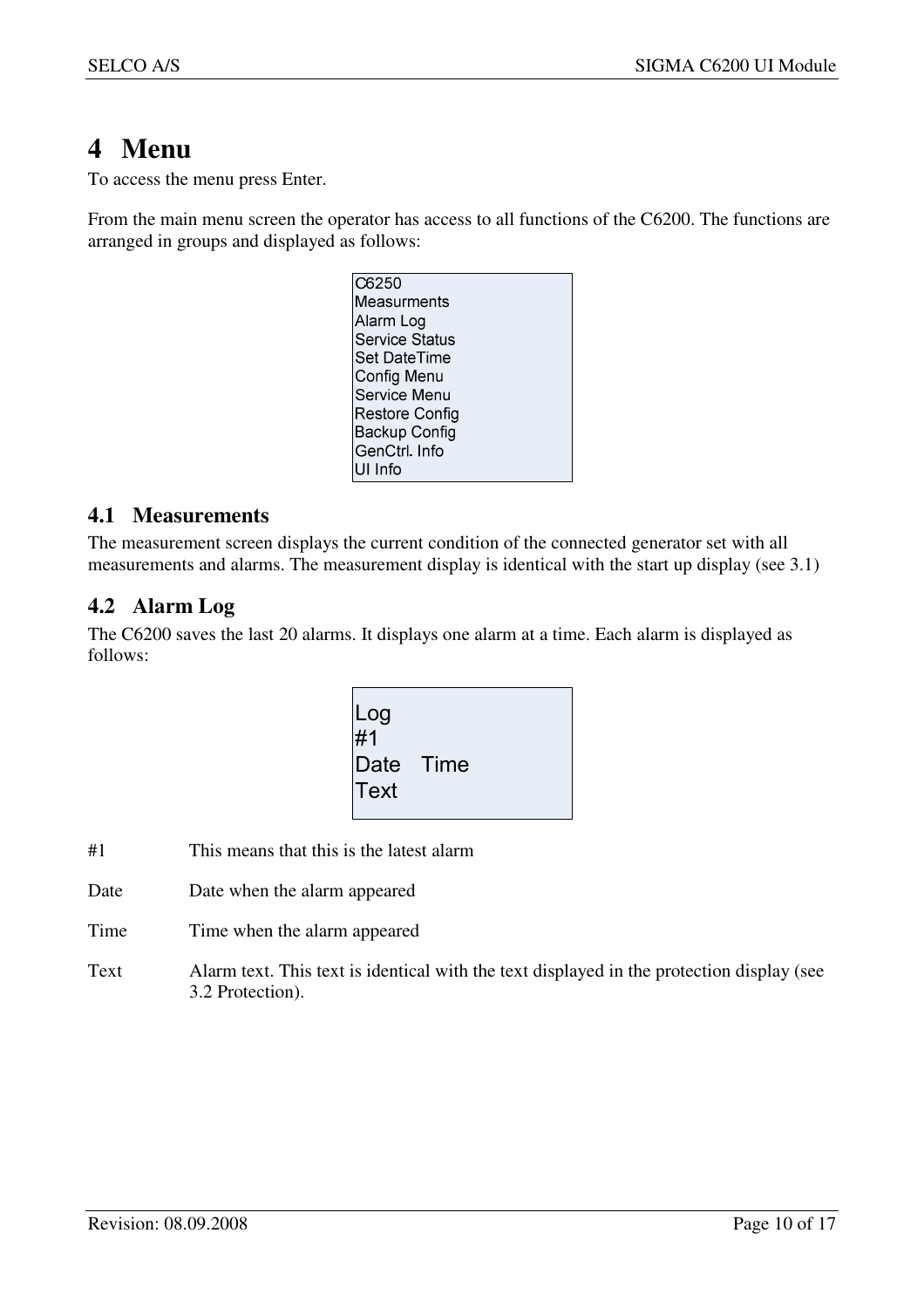## **4.3 Service Status**

The Service Status menu displays all in formation regarding service. When entering this menu the display will show following (Example):

| <b>SERVICE STATUS</b> |   |
|-----------------------|---|
| DutyHour:             | 0 |
| Next Service:         | O |
| 2008-09-03 18:55:56   |   |
|                       |   |

| DutyHour            | Quantity of running hours                       |
|---------------------|-------------------------------------------------|
| <b>Next Service</b> | Quantity of running ours until the next service |
| Current date        |                                                 |
| Current time        |                                                 |

## **4.4 Set Date Time**

Here the Date and time can be set.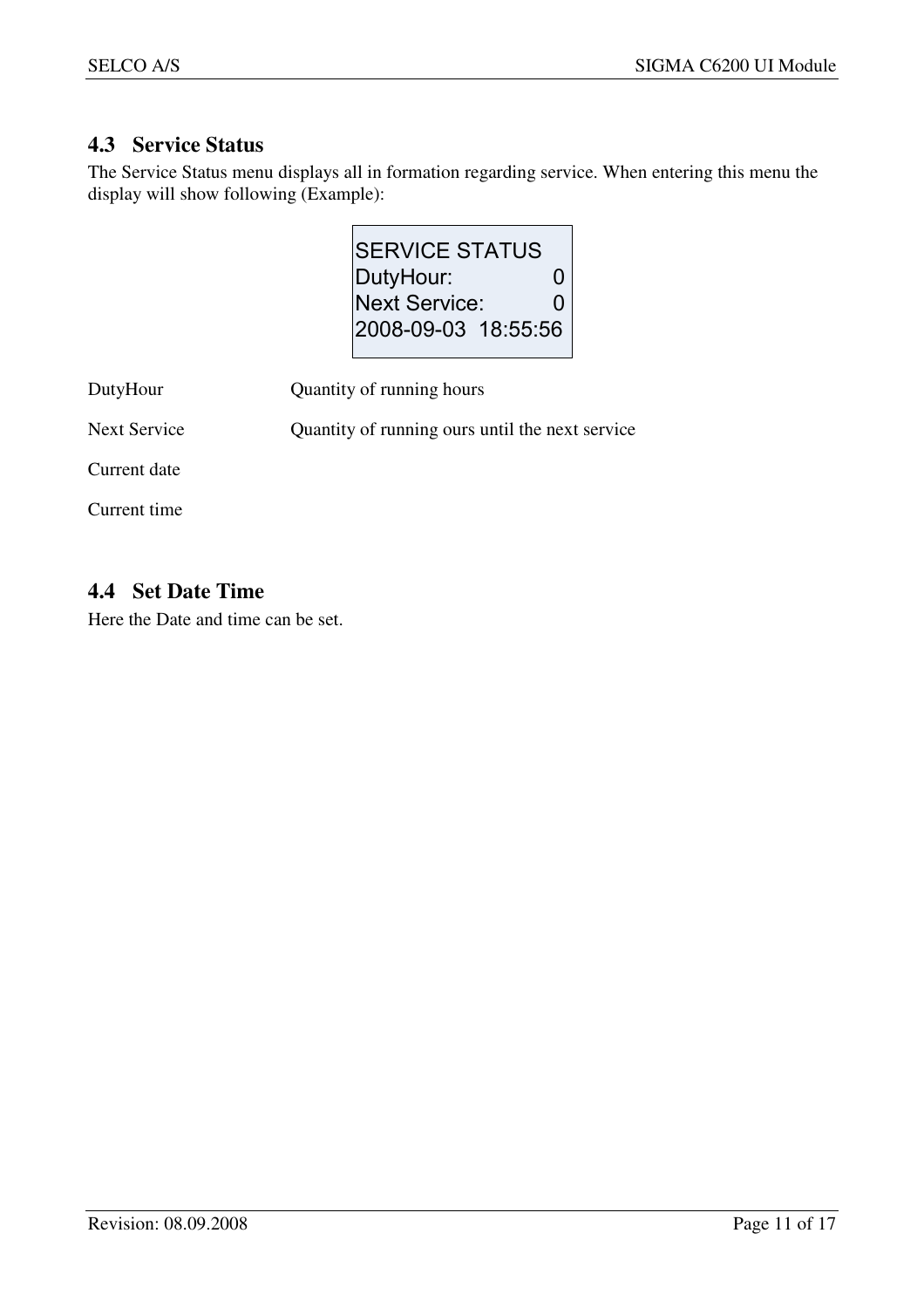## **4.5 Config Menu/ Changing parameters**

It is possible to access and change all settings of the C6200 module through the User Interface.

The example below describes how the operator can change a setting within the C6200 Gencontroller by using the C6250 UI module. To move forward or backwards in the menu use the Left or Right arrow keys. To adjust a parameter use the Up or Down arrow keys however any changes made will automatically be stored in the configuration file. There are no fail safes so make changes with care.

In the example below the DBCLOSE function is changed from NO to YES



Pressing the "Left" arrow key a few times returns the operator to the Main menu screen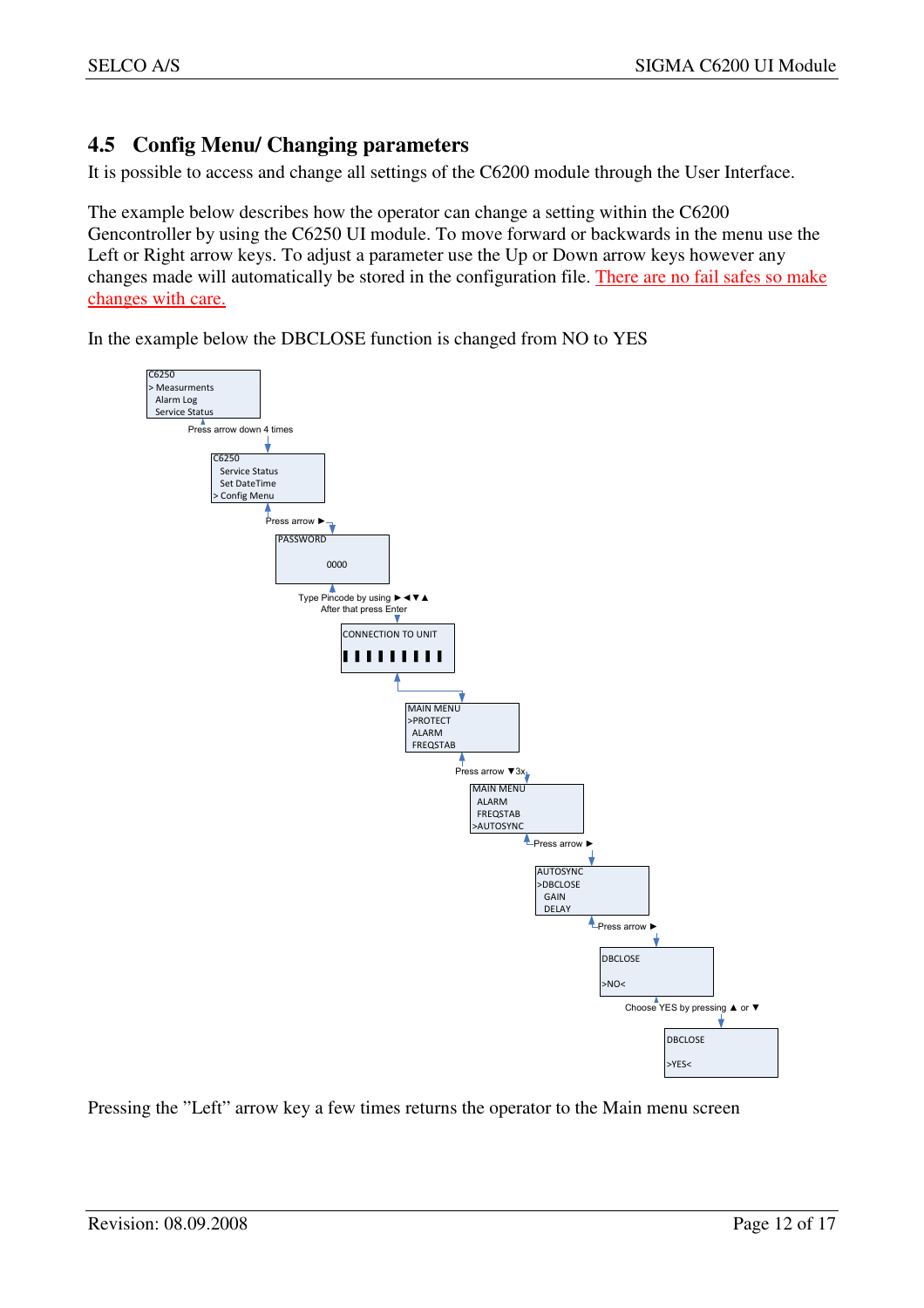#### **4.6 Service Menu**

In the Service Menu the service interval, the duty hours and service password can be set. The service can also be confirmed from the service menu.

After After choosing SERVICE MENU the unit will ask for the service password.

After the service password has been entered, the unit will go into the service menu.

Following parameters can be accessed:

Interval Quantity of running hours between each service.

Dutyhour Quantity of hours the generator had run.

Confirm This is used in order to confirm a service. After the service has been confirmed the service alarm will be set to the amount of hours defined in Interval.

Password Here the service password can be configured.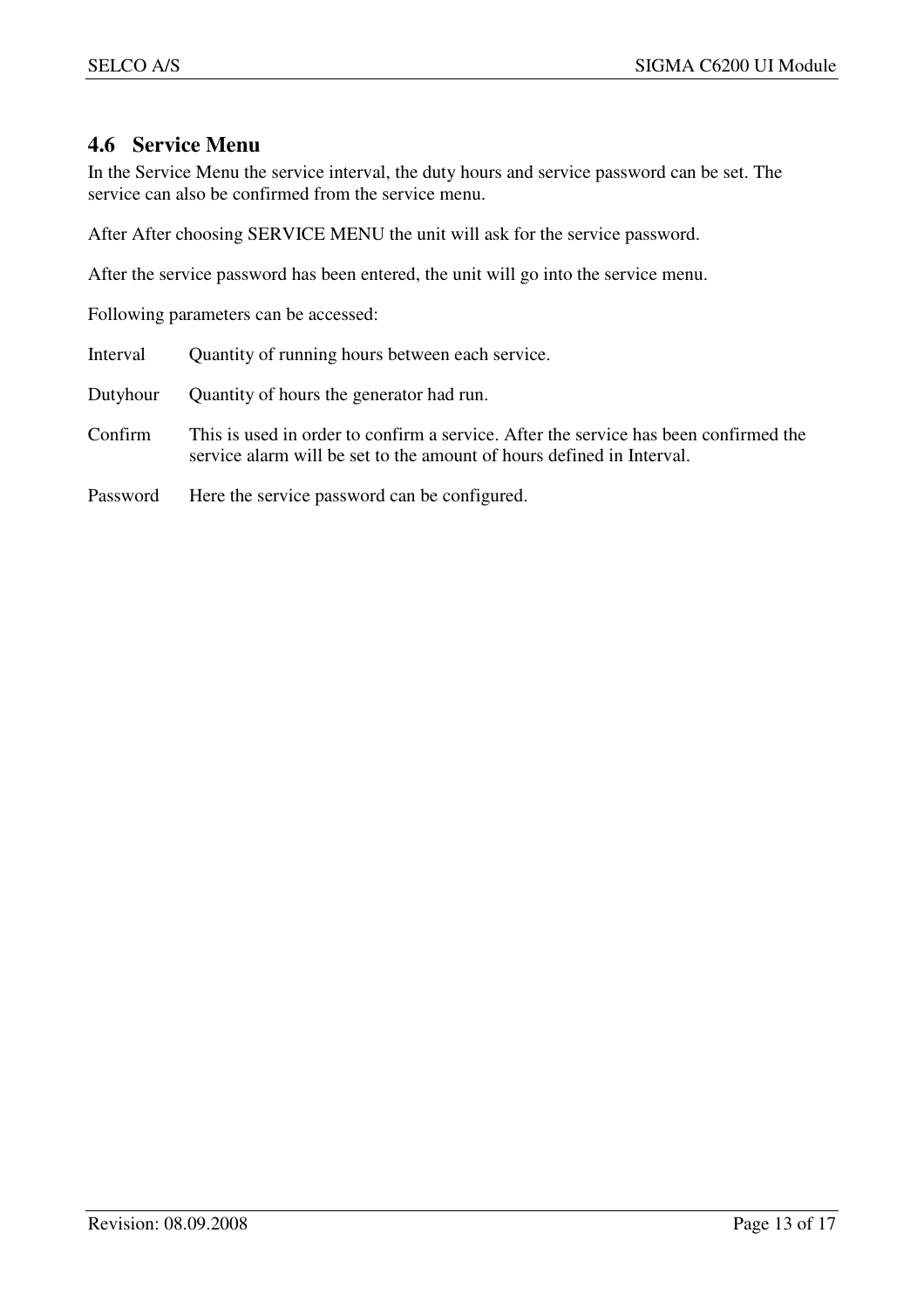Following example shows the change of the service password from 0 to 1111:

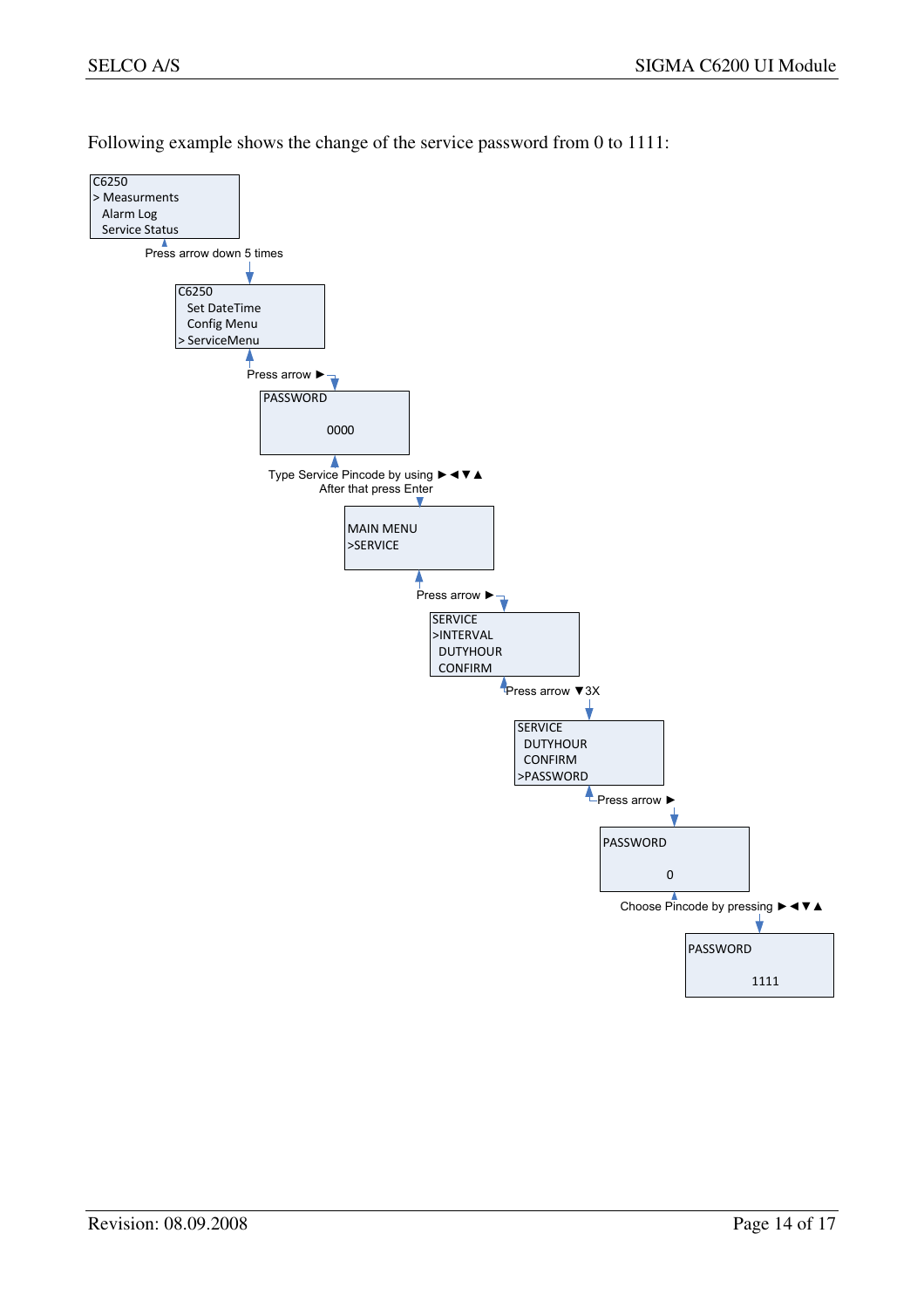## **4.7 Backup**

The operator can backup the configuration file from the C6200 Gencontroller and store it in the C6250. It is only possible to have one configuration file stored at a time. This feature can be used when installing more than one C6200 unit and the configuration file can be used in the next generator

#### **Backup will save the settings of the connected C6200 Generator Controller on the C6250 UI Module.**

## **4.8 Restore Config**

The operator can restore the configuration file from the C6250 and send it to the C6200 Gencontroller. This has to be done with care due to possible changes made in the C6200 after backup have been made. . This feature can be used when installing more than one C6200 unit and the configuration file can be used in the next generator.

#### **Restore will send the settings saved on the C6250 UI Module to the C6200 Generator Controller.**

Before the settings can be send to the C6200, the C6250 UI Module will ask for the password.

#### **4.9 GenCtrl Info**

Read unit version displays C6200 revision info, Can bus address and Mod bus address. Press Enter to return to main menu.

#### **4.10 UI Info**

This menu displays the type number and firmware version of the C6250 UI Module. Press Enter to return to main menu.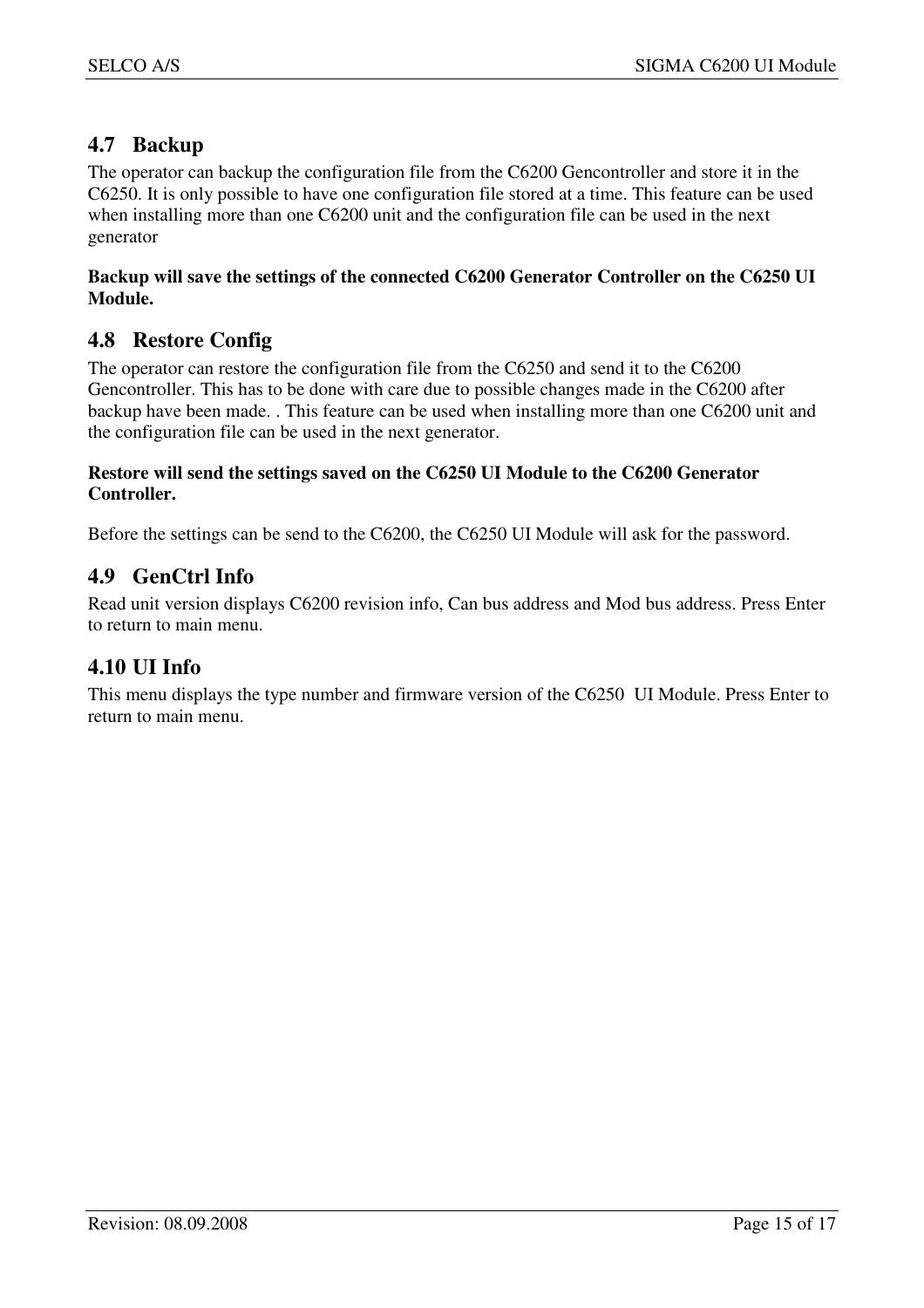# **5 Upload/Download config**

The C6250 is more than just a switchboard mounted user interface. It can also be used as a programming tool for commissioning or general adjustment of unit parameters. When connecting the C6250 to the PC it is required to use a power supply. Connection is established through the RS232 terminal on both C6250 and the PC's com terminal.

HyperTerminal is used to communicate with C6250 and for further information on configuring HyperTerminal please read HyperTerminal Guide which is located on SELCO A/S webpage.

HyperTerminal commands

| Commands      | Description                                         |
|---------------|-----------------------------------------------------|
|               |                                                     |
| Enable        | Enables write function in the C6250                 |
| Read config   | List the configuration file                         |
| Test keyboard | Tests keyboard by pressing the buttons on the C6250 |
| Delete config | Deletes stored configurations file                  |
| Read version  | Shows C6250 firmware version                        |

## **5.1 Upload config to PC**

The operator can upload the stored configuration file in the C6200 to a laptop or PC using the RS232 connection on the back of the unit.

### **5.2 Download config to C6250**

The operator can download using a laptop or PC a configuration file to the C6250.